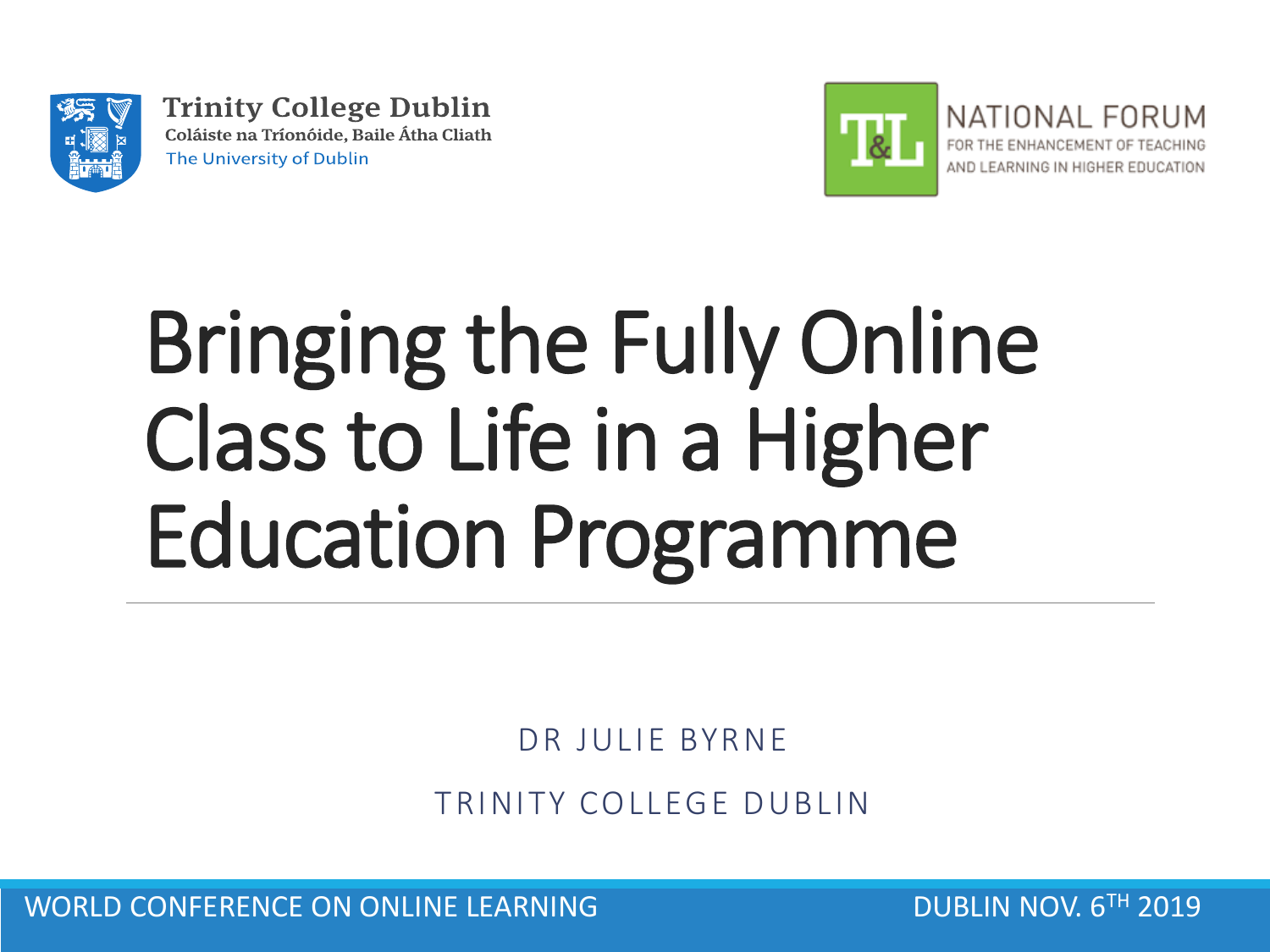# Trinity College Dublin - from 1592 to 2019



**Strategic Plan 2014-2019** *'strengthen community' 'ensure that the online student experience matches the research-led Trinity education.'*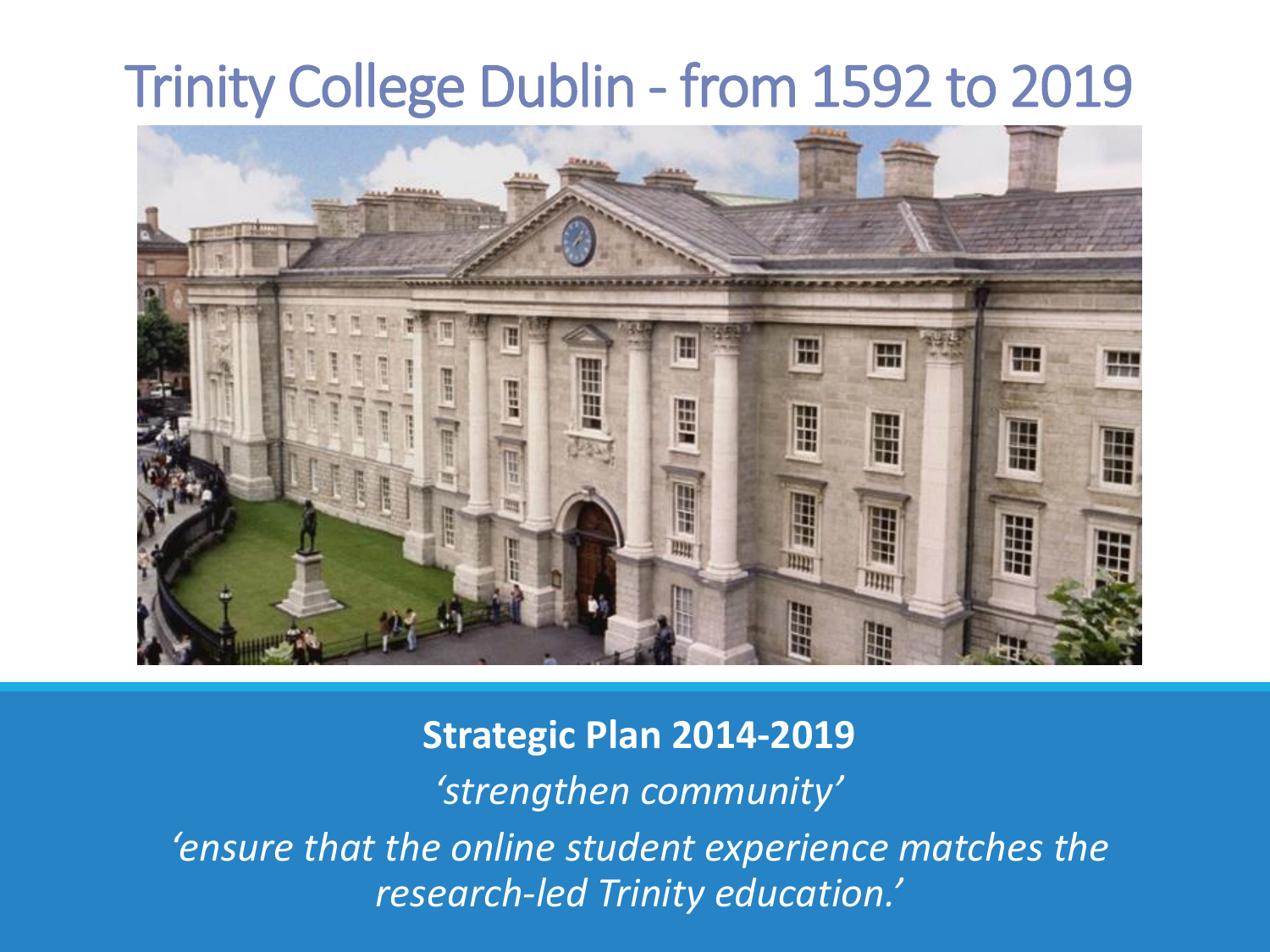# Researching practice

Wholly online students & lecturers

'Live' part of a module

What works to foster interaction and engagement

Online is different – making it 'match'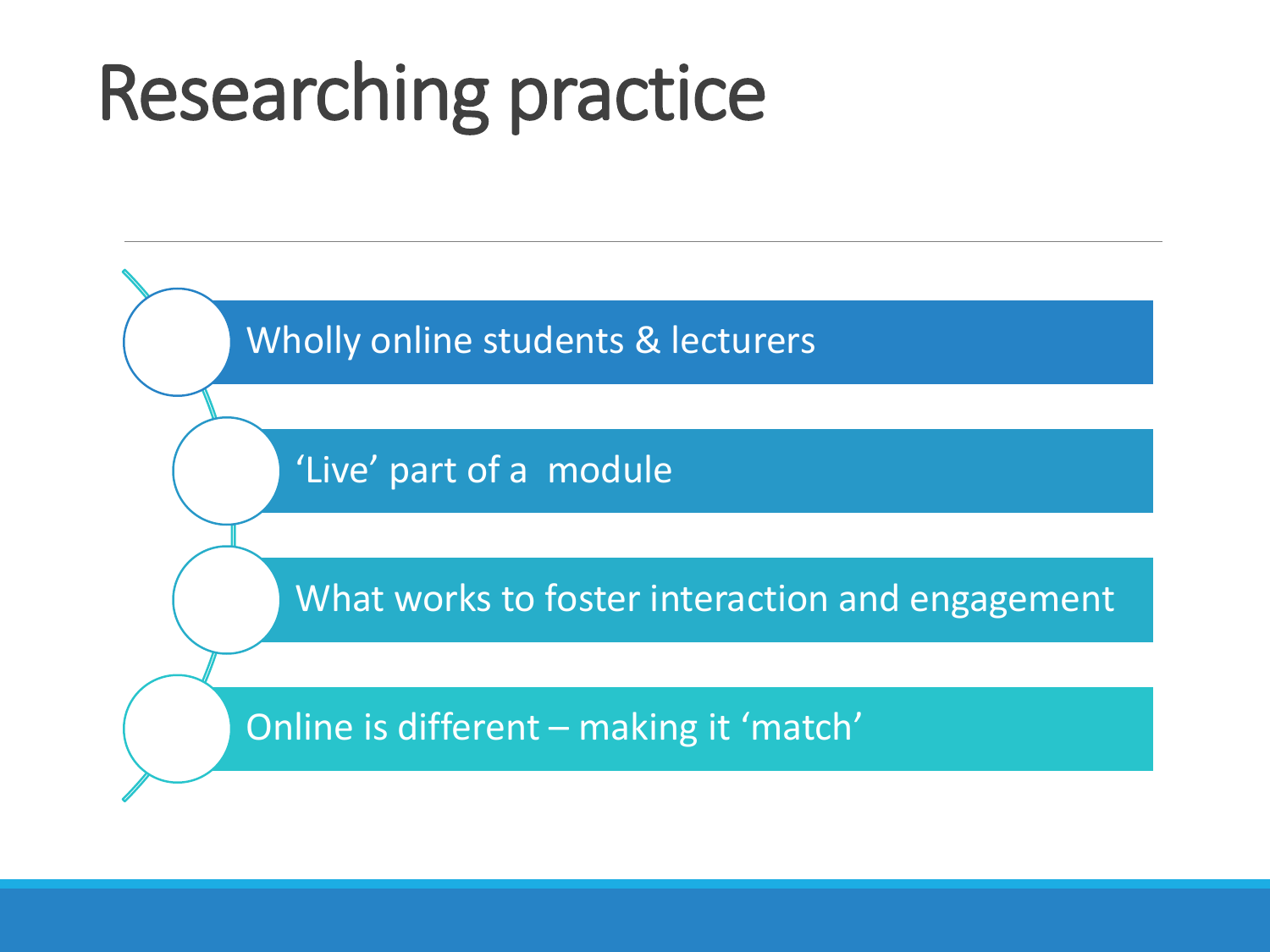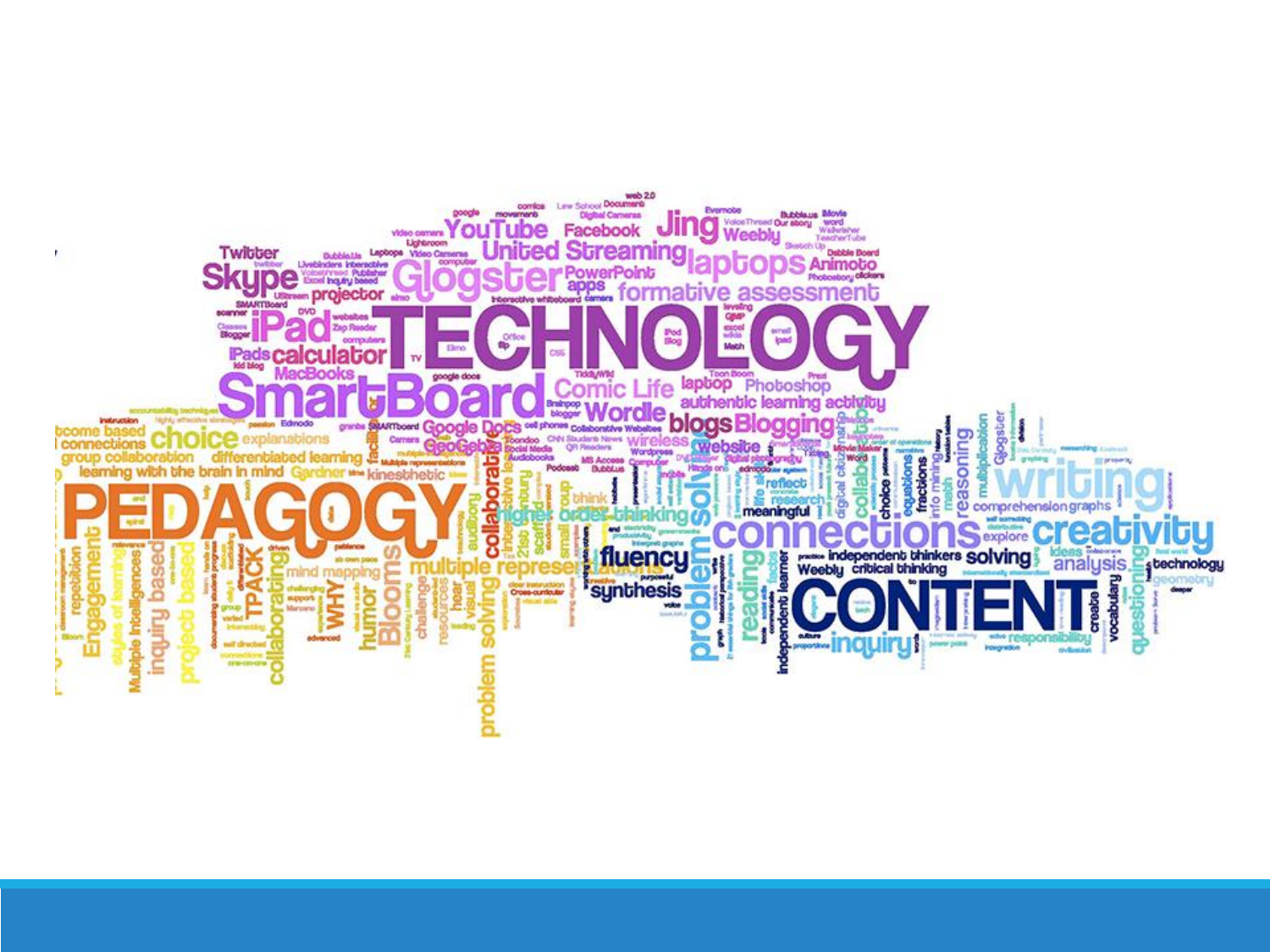# ALL ABOARD Mapping Digital Skills in Irish Higher Education



Create & Innovate: Being confident and empowered over the use of technologies to make new resources, express yourself, and take opportunities to develop new approaches and ways of looking at things.

Teach and Learn: How to get the most out of technologies and materials to encourage engaged learning and make sense of new knowledge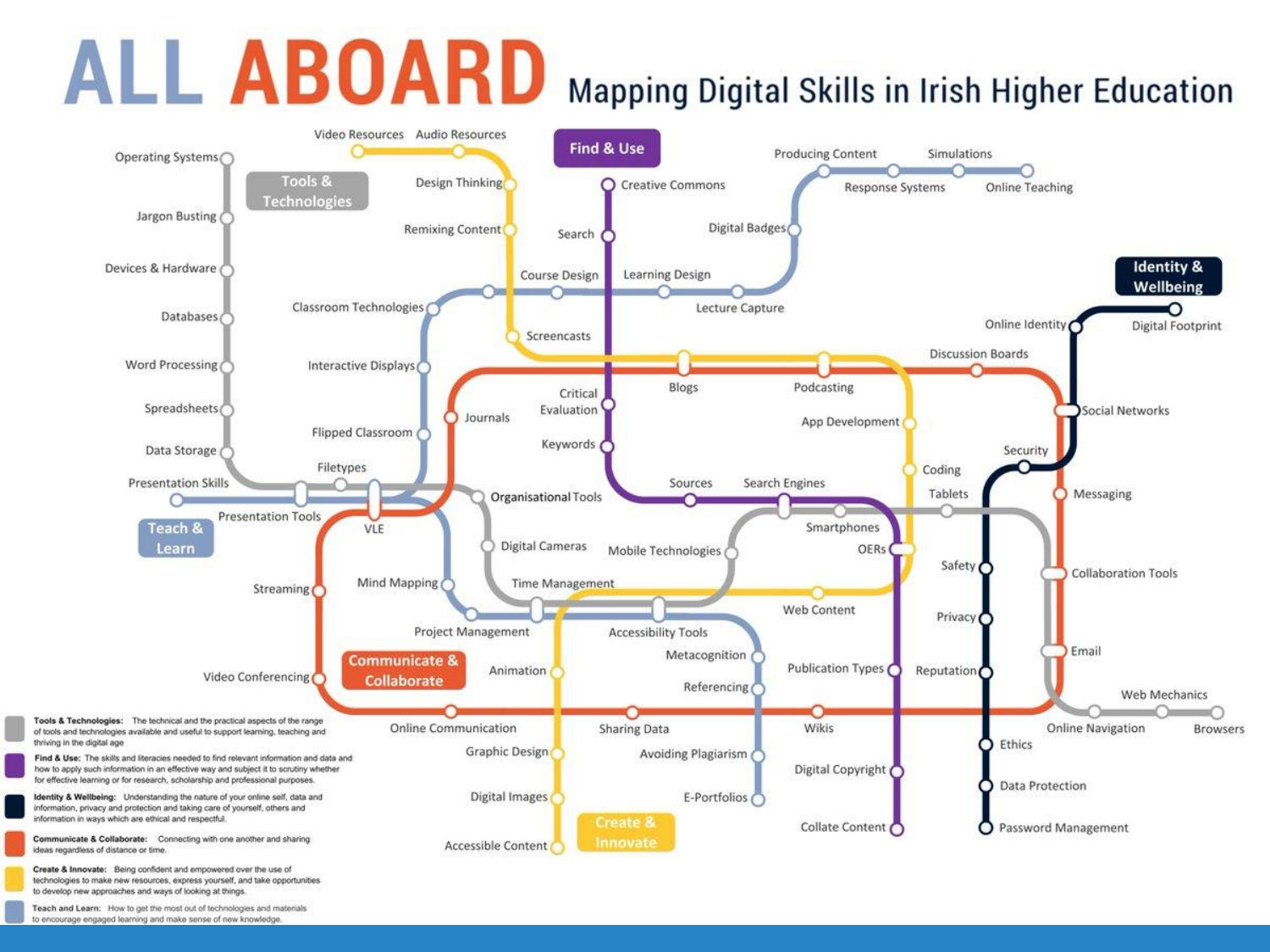

#### J RC SCIENCE FOR POLICY REPORT

# European Framework for the<br>**Digital Competence**<br>**of Educators**

#### **DigCompEdu**

Christine Redecker (Author Yves Punie (Editor

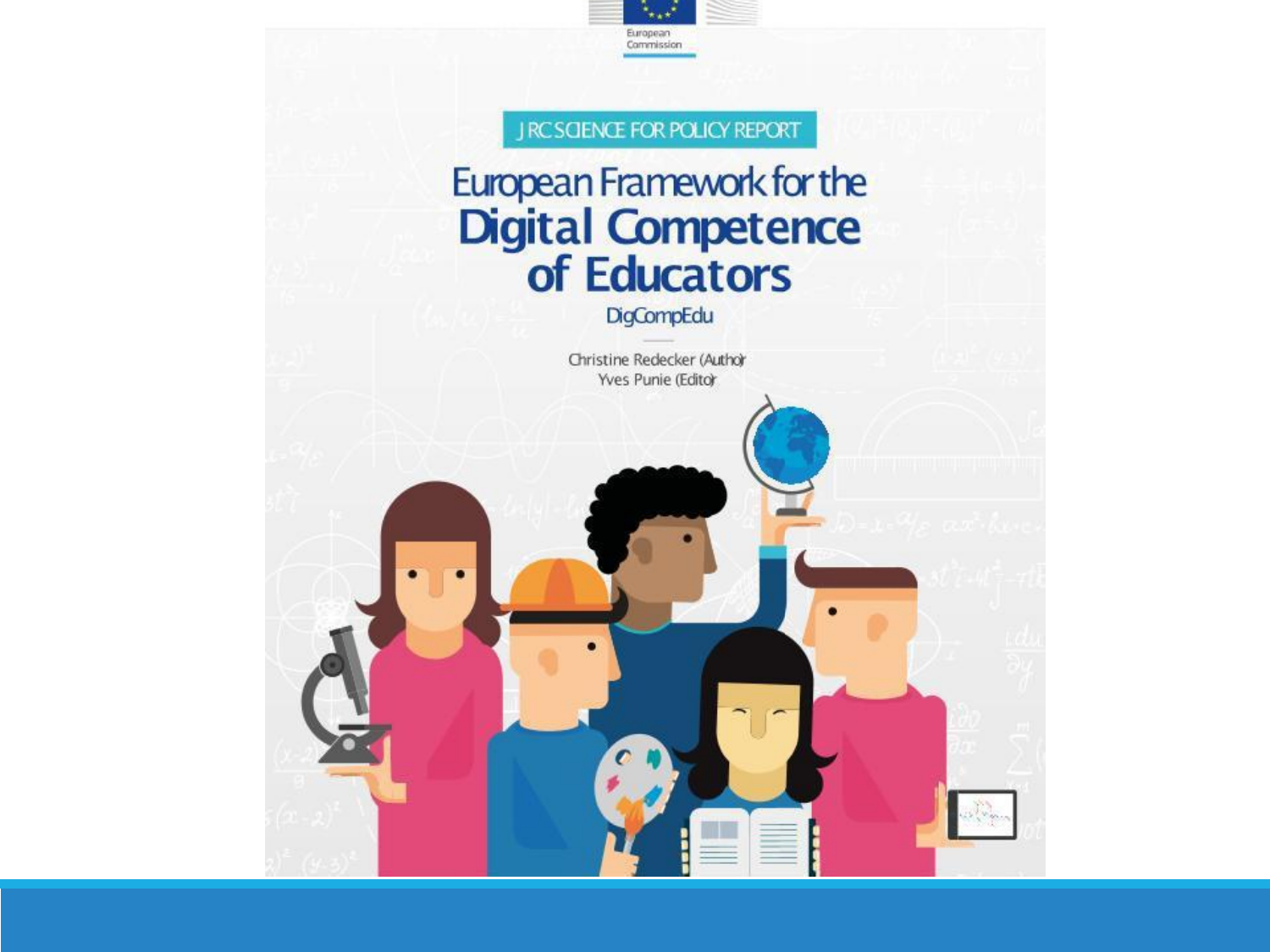# Aim: produce experience based open learning resources

Talk to lecturers Talk to students Produce open learning resources Embed in induction & development supports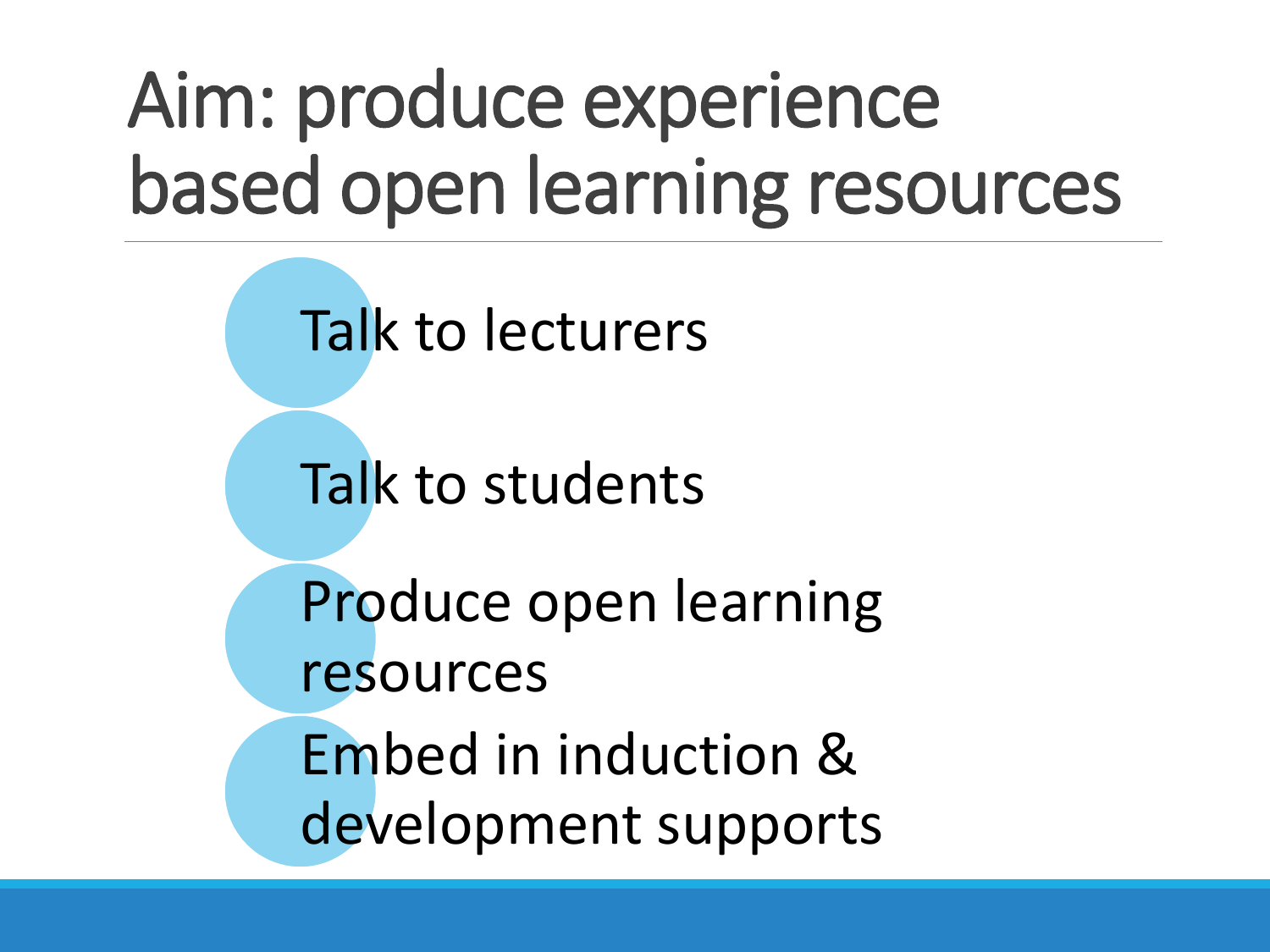## Lecturers Phase 1

- Early findings
- Seven lecturers so far
- Experienced in wholly online education
- Common approach asynchronous + synchronous
- Semi structured interviews
- Questions about experiences & 'what works'
- Focus on student/lecturer interaction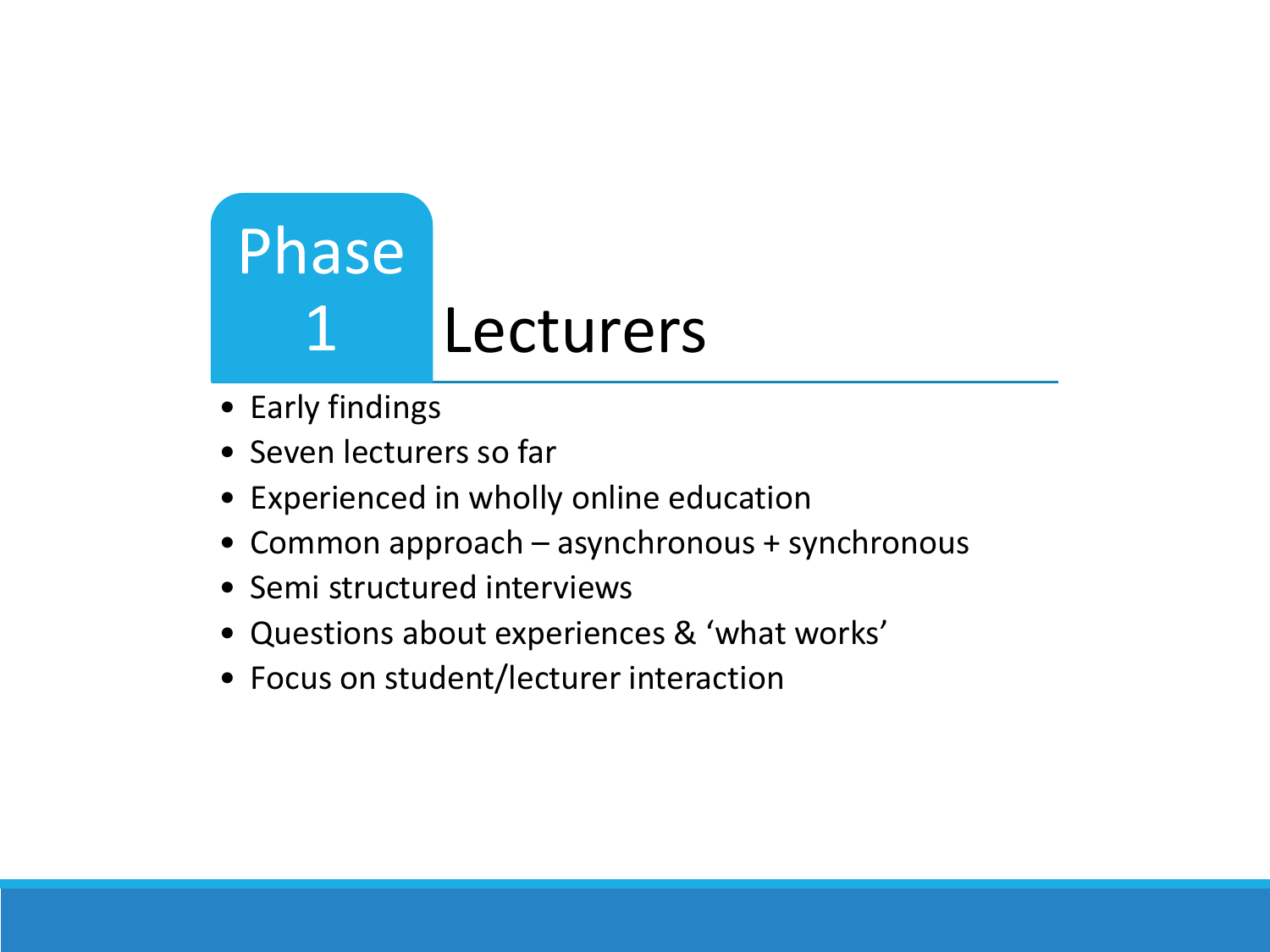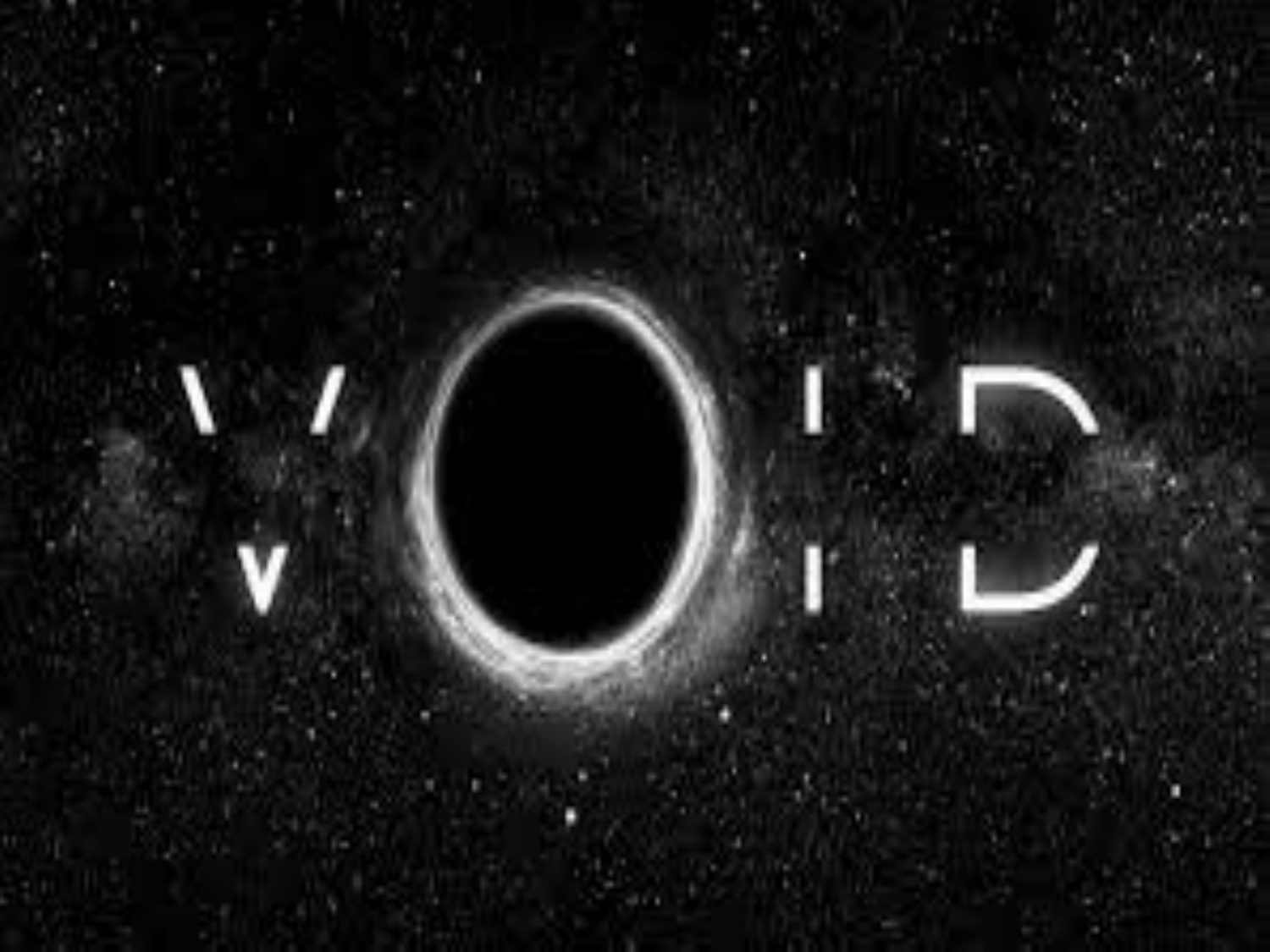*'speaking into a void' 'speaking into the abyss' 'talking to nothing' 'my voice being out there…*  ◦*in the ether…* ◦*in this cloud…* ◦*this nowhere space'*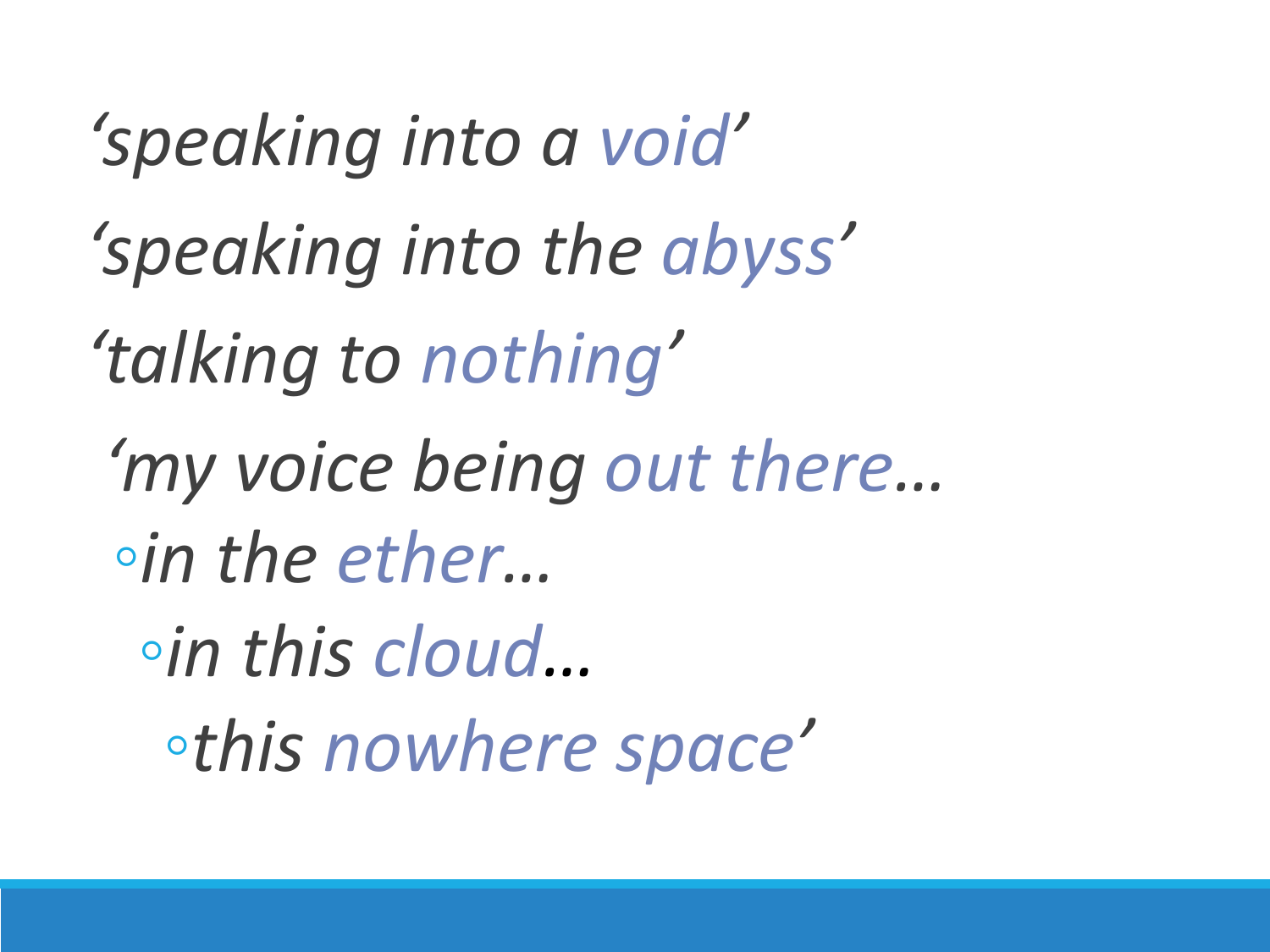*'I found my early experience teaching online to feel* 

o*discombobulating…* ◦*disembodied….* ◦*dissatisfying'*

*'In those early classes I was struggling... I felt*  o*exposed…* ◦*alone…* ◦*the air…heavy and dead.'*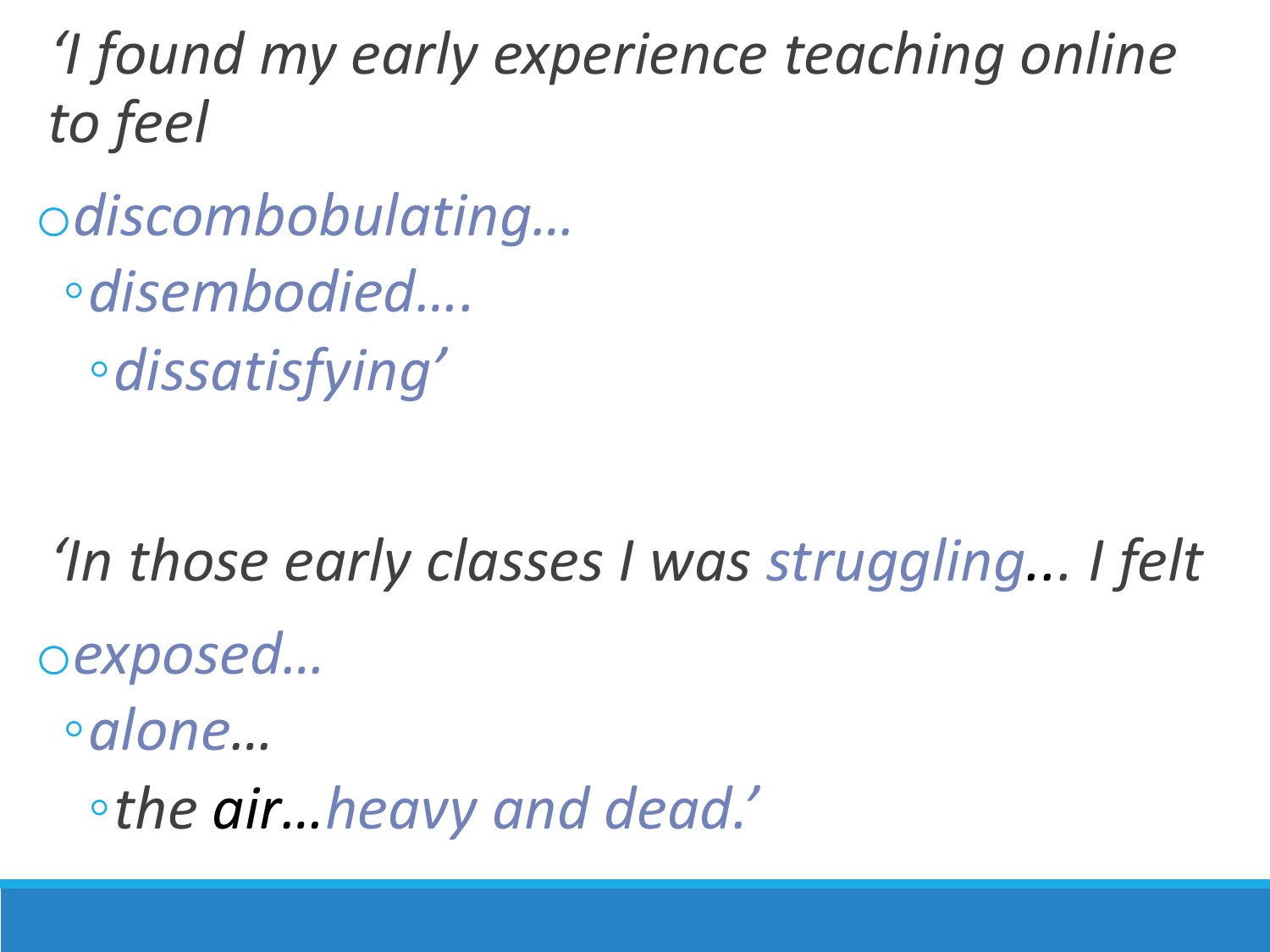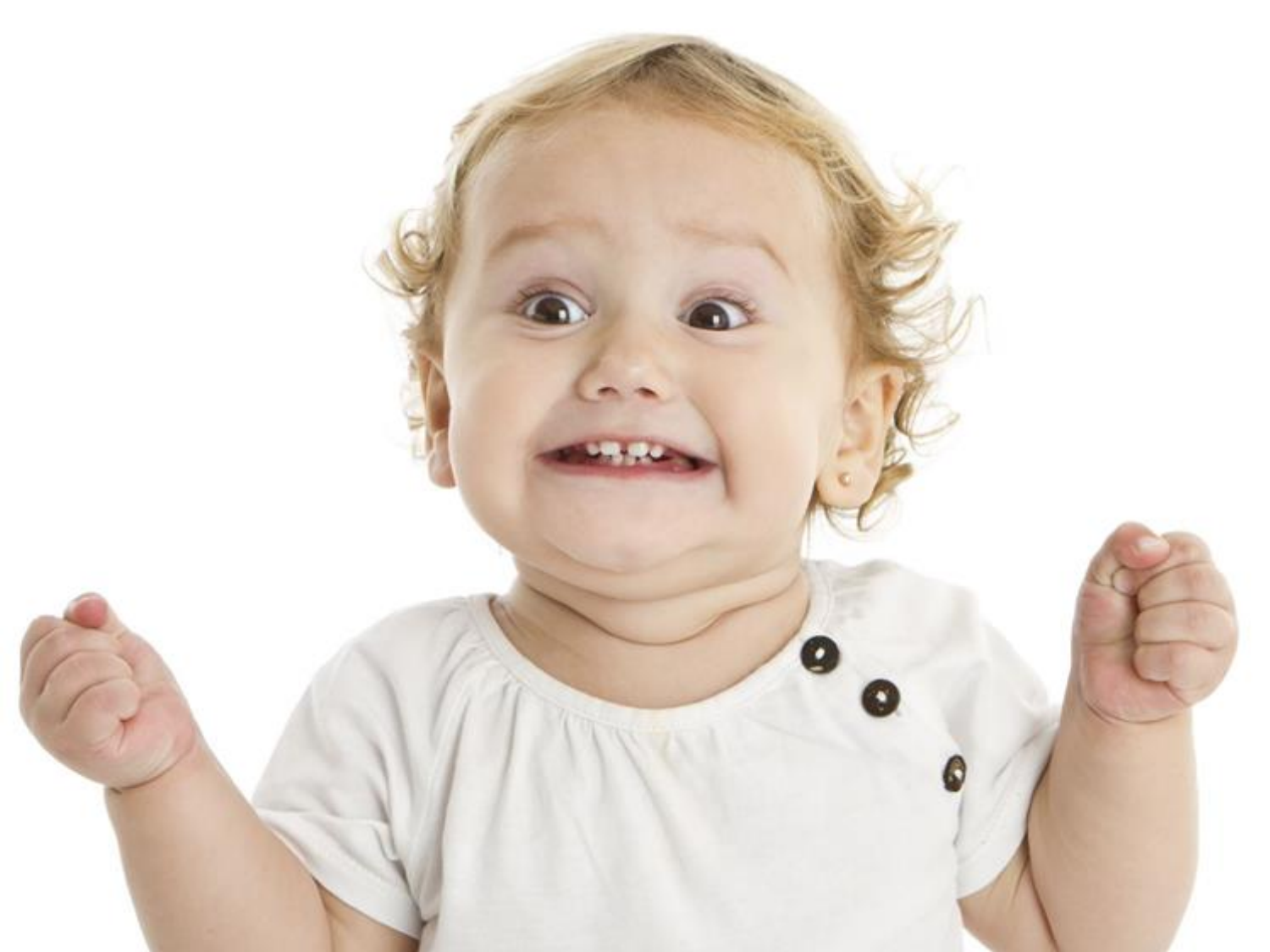*'My online teaching self has to be a little bit 'more', a bit more overt with my facial expressions and more explicit with my verbal tone'*

*'I rely more heavily on my face and on my voice…*

o*to emphasise* o*to reassure* o*to show interest* o*to show amusement* o*to show concern.'*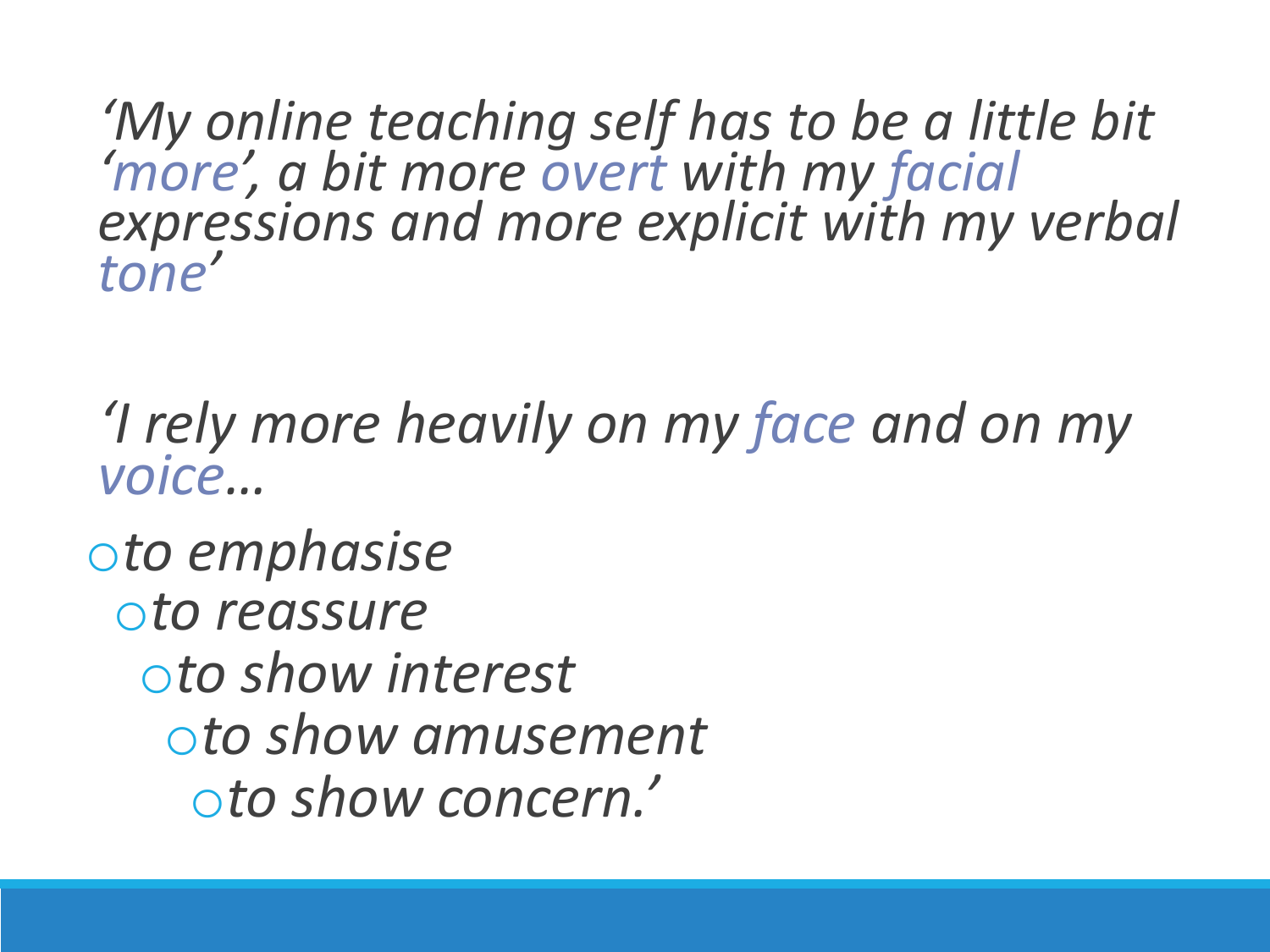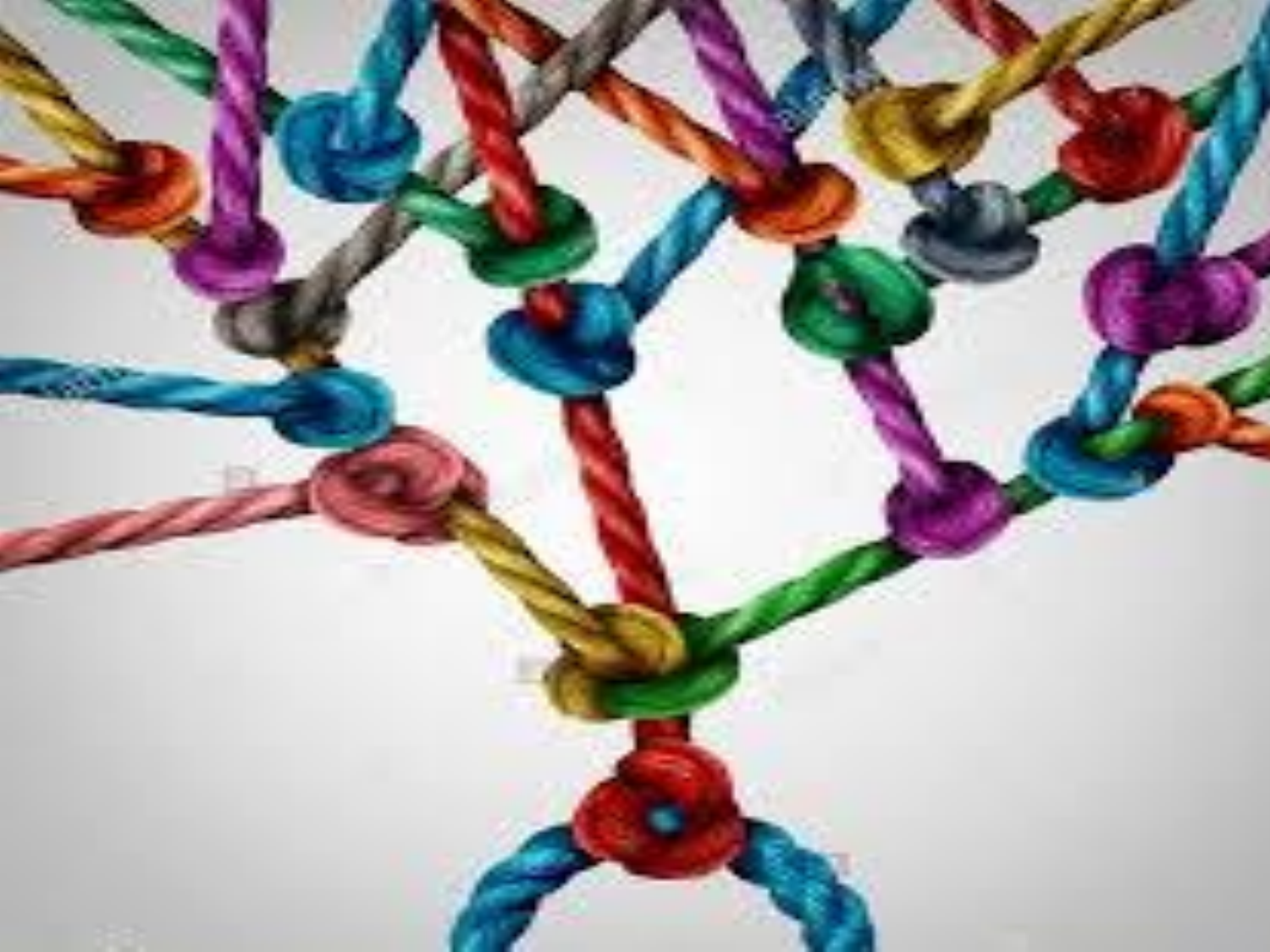### *Connecting through Face*

*Using my webcam …they contribute more. They can see you nodding, smiling or wrinkling your brow if you don't understand* 

*I hated using the webcam.*

### *Connecting through Place*

*I used the webcam to show them the Christmas tree here on campus*

*Sometimes, I'll tell them about the weather where I am.*

## *Connecting through Events*

*Using something from the news that week gets them buzzing Real life examples, things that they will have an opinion on*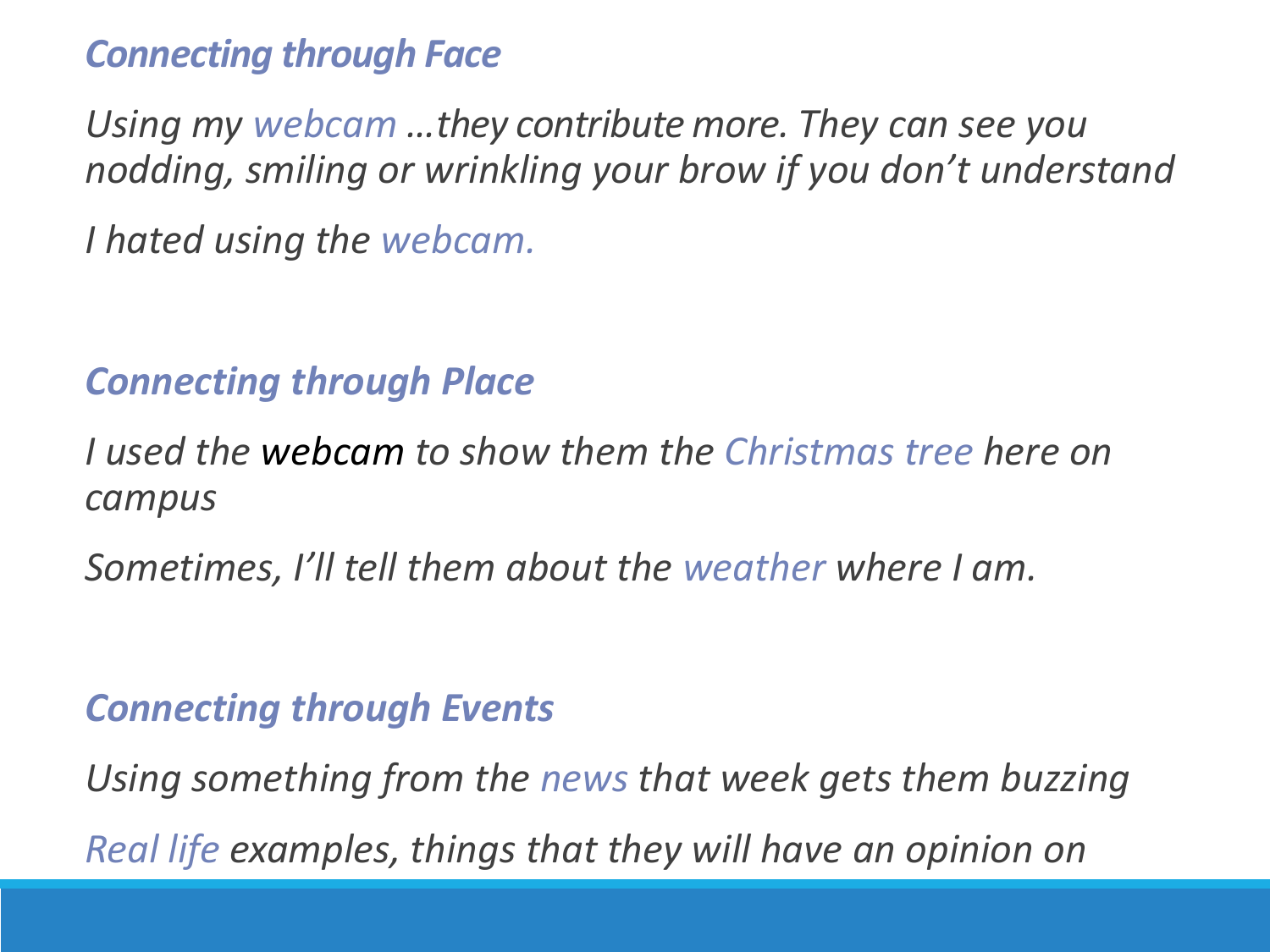## *Connecting through Asynchronous Tasks*

*you still can build the relationships…on the discussion forum, the blog and the learning journal. Something does bond in the written word.* 

*I name check in class, people who have made a good, thoughtful contribution to the discussion or helpfully commented on the contributions of others.* 

## *Connecting as a Real Person*

*I did share personal stories …things my mother used to say or experiences from previous employment, my career experiences.*

*if a student doesn't see you as a real person, with previous jobs, with hobbies, with relationships, it makes it harder for them to put themselves out there and offer an opinion or ask a question.*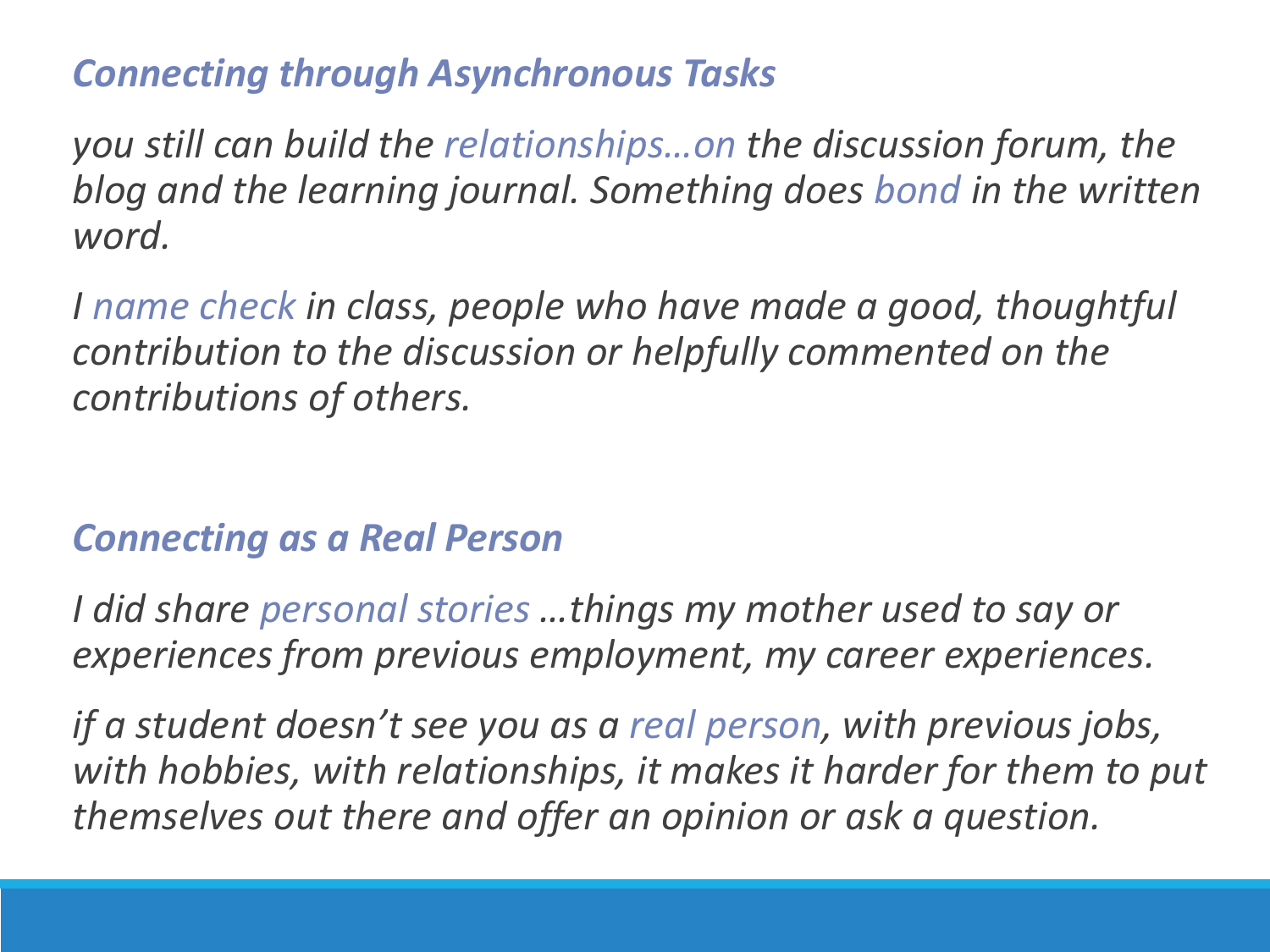## Students Phase 2

Focus group and survey

Do they agree about what works for student/lecturer interaction?

Insight to student/student interaction

Do they 'care' about interaction

Do they 'care' about being in a class